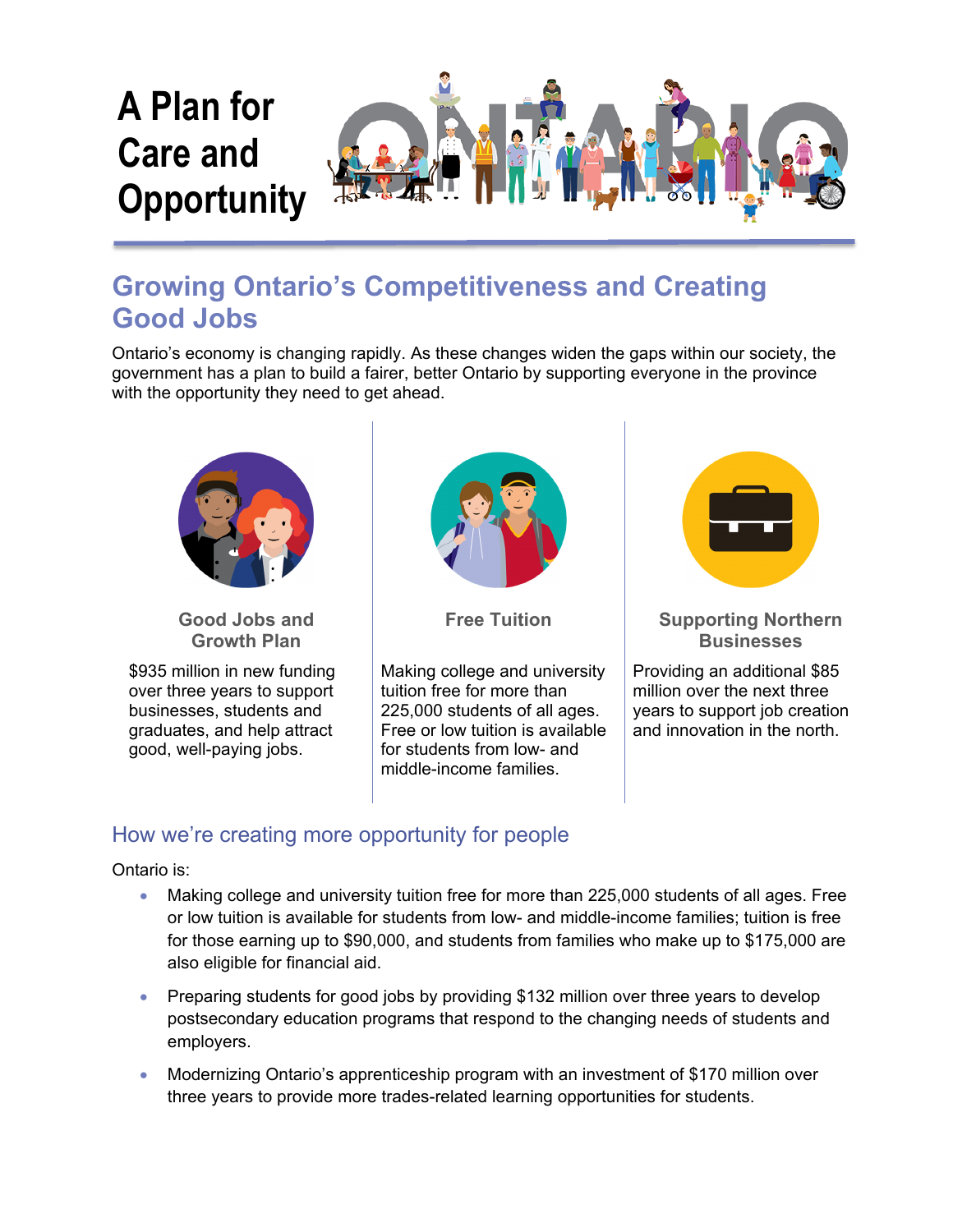- Providing more hands-on learning for students and recent grads through an additional \$12-million investment in the Career Ready Fund.
- Providing a long-awaited raise for 1.2 million people across Ontario by increasing the minimum wage to \$14 per hour on January 1, 2018, and \$15 per hour on January 1, 2019.
- Helping skilled newcomers find employment by investing an additional \$45.6 million over three years in the Ontario Bridge Training Program.

## How we're improving business competitiveness

Ontario is:

- Helping companies stay competitive with a cut to the small business Corporate Income Tax rate of 22 per cent.
- Proposing to enhance research and development tax credits to encourage businesses to invest, spurring innovation in the Ontario economy.
- Making workplaces fairer for everyone by tackling the gender wage gap and increasing transparency in hiring processes with proposed legislation requiring all publicly posted jobs to include a pay rate or salary scale.
- Helping companies stay competitive and giving all regions an opportunity to attract significant private sector investments by providing an additional \$500 million over the next 10 years in the province's New Economy Fund.
- Standing up for Ontario workers and businesses by promoting international trade, growing Ontario's presence in key export markets, and seeking new economic and business partnerships around the world.
- Supporting regional economic development by investing an additional \$200 million over the next 10 years to create and retain approximately 38,000 jobs and attract more than \$1.6 billion in local investments.
- Continuing to invest \$120 million annually to reduce electricity costs for large industrial facilities in the north.
- Continuing to promote fairness, opportunity and inclusive growth by investing \$85 million over the next three years, increasing Northern Ontario Heritage Fund Corporation funding to \$150 million in 2021 and introducing new programs.

## How we're investing in infrastructure

Ontario is:

 Building modern and efficient infrastructure by investing approximately \$230 billion over 14 years, starting in 2014–15, for priority projects such as hospitals, schools, transit, bridges and roads.



Ministry of Finance